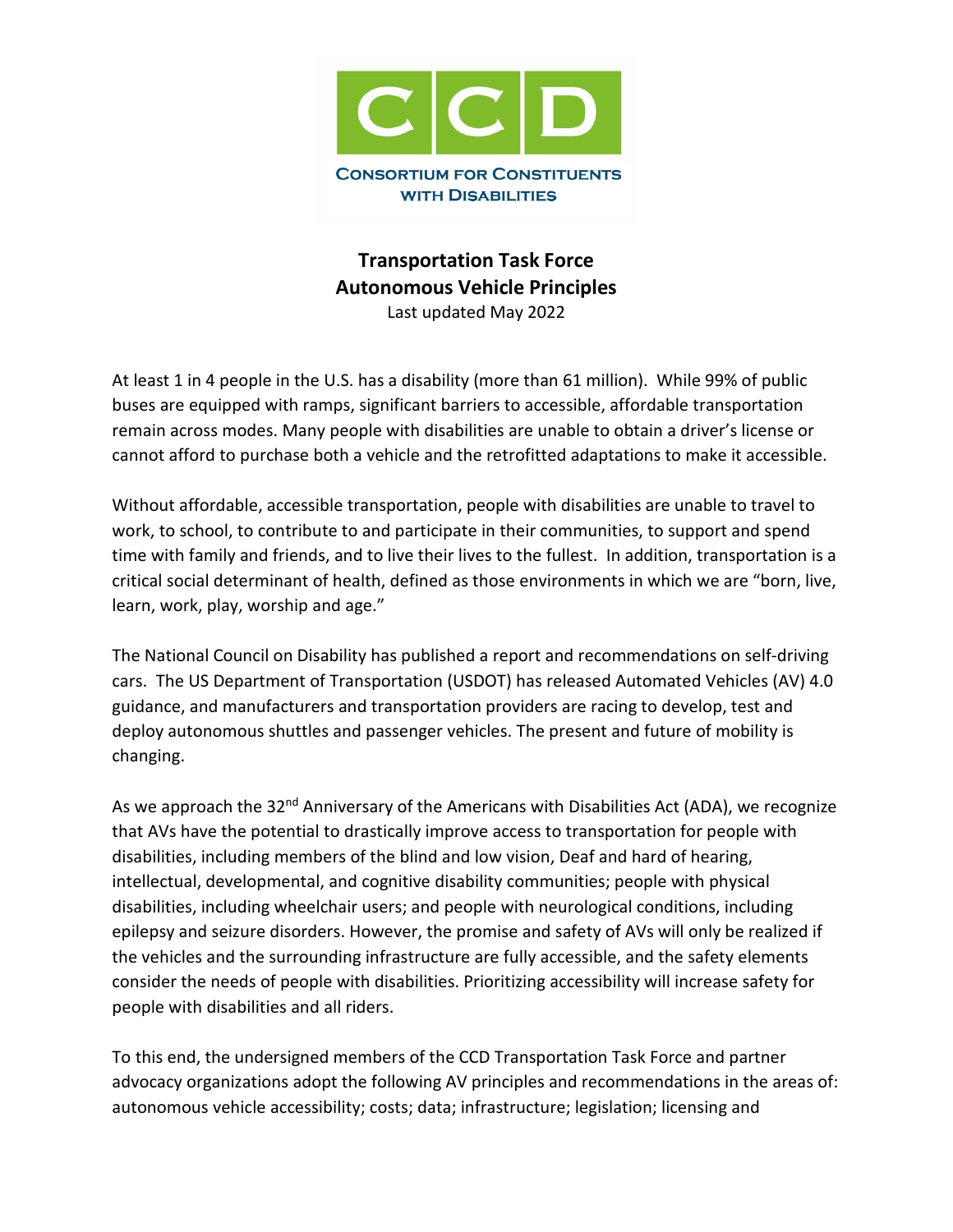insurance; research and funding; resiliency, regulation, equivalent and integrated service; safety; and workforce.

## **Autonomous Vehicle Accessibility**

- All human machine interface (HMI) systems on AVs must be fully accessible to people with disabilities, including people with sensory, cognitive, and physical disabilities.
- Lifts, ramps and wheelchair securement must be available on common use and public transit AVs, including those operated by transportation network companies. Developers must address the issues of whether shoulder belts, and any controls needed to deploy securement, are accessible and usable for all wheelchair users. Rear-facing securements, which require far less outside assistance than other securement systems in use today, should be explored.
- It is widely accepted that AVs will be electric. As electric vehicles (EVs) are designed and deployed they should take in to account the needs of passengers and drivers with disabilities. EVs, especially public use EVs, must ensure equal access for wheelchair users and all people w[i](#page-6-0)th disabilities.<sup>i</sup>

# **Costs**

- In 2018, 26% of people with disabilities in the U.S. were living below the poverty line, and likely would not have the funds to purchase an AV.<sup>[ii](#page-6-1)</sup> Low-interest loans, subsidy programs, financing, and tax credits (among other examples) should be considered to help people with disabilities and low-income individuals and families afford to purchase or benefit from fully accessible AVs, including those operating as part of an on-demand service.
- Accessible AVs and on-demand services must not cost more than inaccessible vehicles and services.
- AVs, both for personal ownership and for shared use, should be made available for people who are unbanked and for people without smartphones. Concierge services for those without smartphones, similar to services provided for on-demand users, should be made available for all publicly funded AV services.

### **Data**

- Passengers' health, disability status and locations visited must not be shared or used for commercial or tracking purposes without permission of the individual.
- AV service providers and policies must not discriminate based on health or disability status.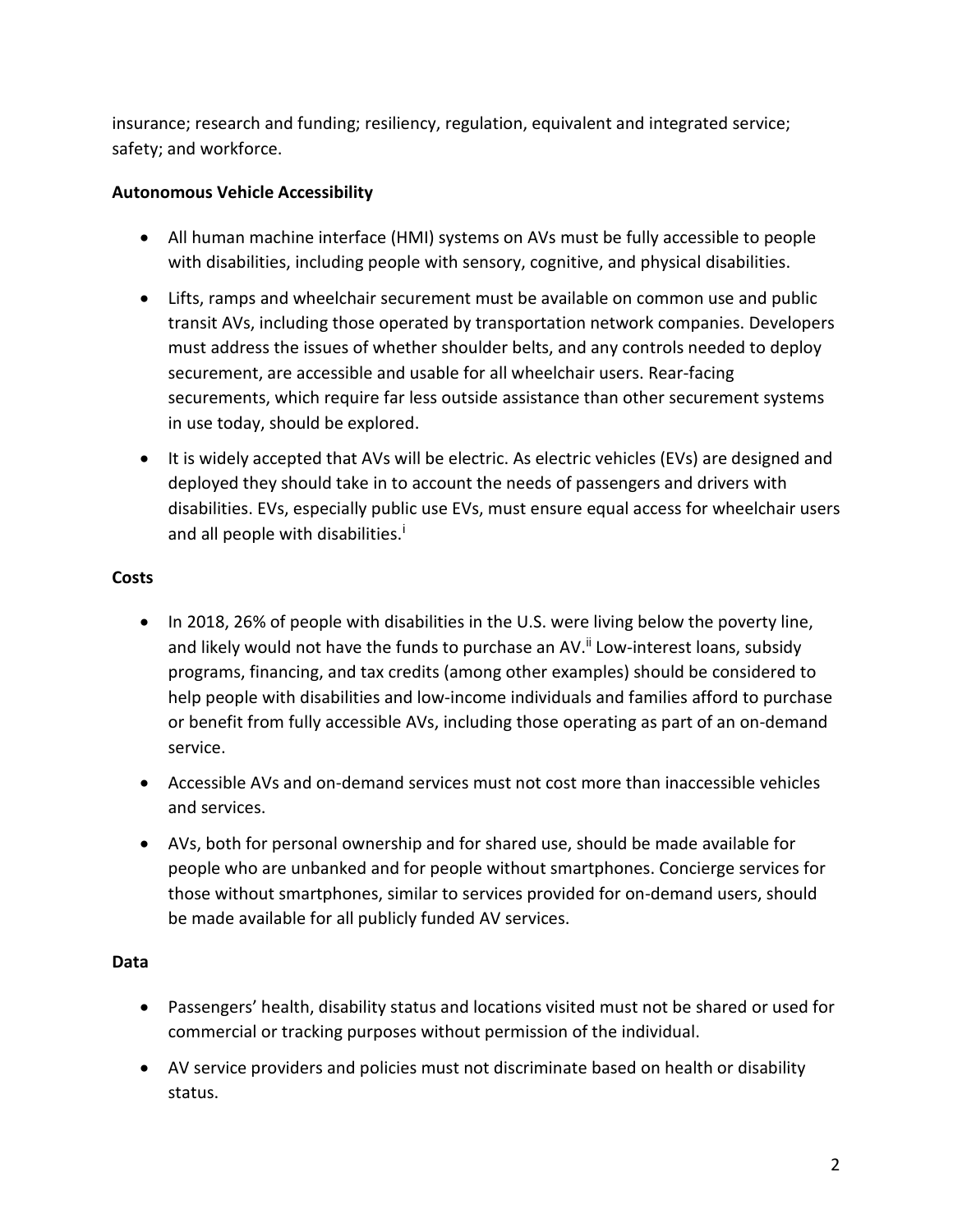- Consistent federal privacy practices must be established as well as enforcement mechanisms.
- As software is developed to make decisions about harm in unavoidable collisions, the lives of disabled passengers, older people, Black, Indigenous and people of color (BIPOC), and pedestrians must be equally valued.<sup>[iii](#page-6-2)</sup> Collected data should be used and studied to ensure increased safety of passengers with disabilities, BIPOC, and pedestrians, including wheelchair users.

### **Infrastructure**

- The introduction of autonomous shuttles, buses, and passenger vehicles requires improved accessibility of Public Rights-of-Way (PROW), including sidewalks, accessible pedestrian signals, curb cuts, road diets, and crosswalks. Safe and accessible pick-up and drop-off locations must be reimagined. As roads and facilities are planned and developed, ADA accessibility requirements must be adhered to, and improved upon, in order for cities and states to work towards meeting goals of zero traffic deaths and serious injuries. Funding and PROW improvements should be directed towards the areas of greatest need, prioritizing disadvantaged and underserved neighborhoods.<sup>[iv](#page-6-3)</sup>
- The ADA provides a baseline, but not a ceiling, for accessible PROW and infrastructure. Incentives, federal grants, ADA and 504 transition plans, and disability community engagement and leadership should be utilized to maximize accessibility, not meet the minimum standards.
- Advances in connected curb and infrastructure technology must rigorously adopt and meet, or better yet exceed, accessibility standards and integrate with existing or future wayfinding systems.
- Charging infrastructure for electric vehicles and AVs must take in to account the needs of disabled passengers and include fully accessible stations and parking.<sup>[v](#page-6-4)</sup>
- Any infrastructure-related direct communication mode, such as 5G network communication, should be developed and deployed to maximize the safety and accessibility of AV passengers, including people with disabilities. 5G should greatly enhance safe and seamless transportation between different modes of transportation as well as wayfinding for door to door travel.

### **Legislation**

- In enacting the ADA, Congress sought to "provide a clear and comprehensive national mandate for the elimination of discrimination against individuals with disabilities".
- Legislation should require full accessibility for all types of common and public use AVs.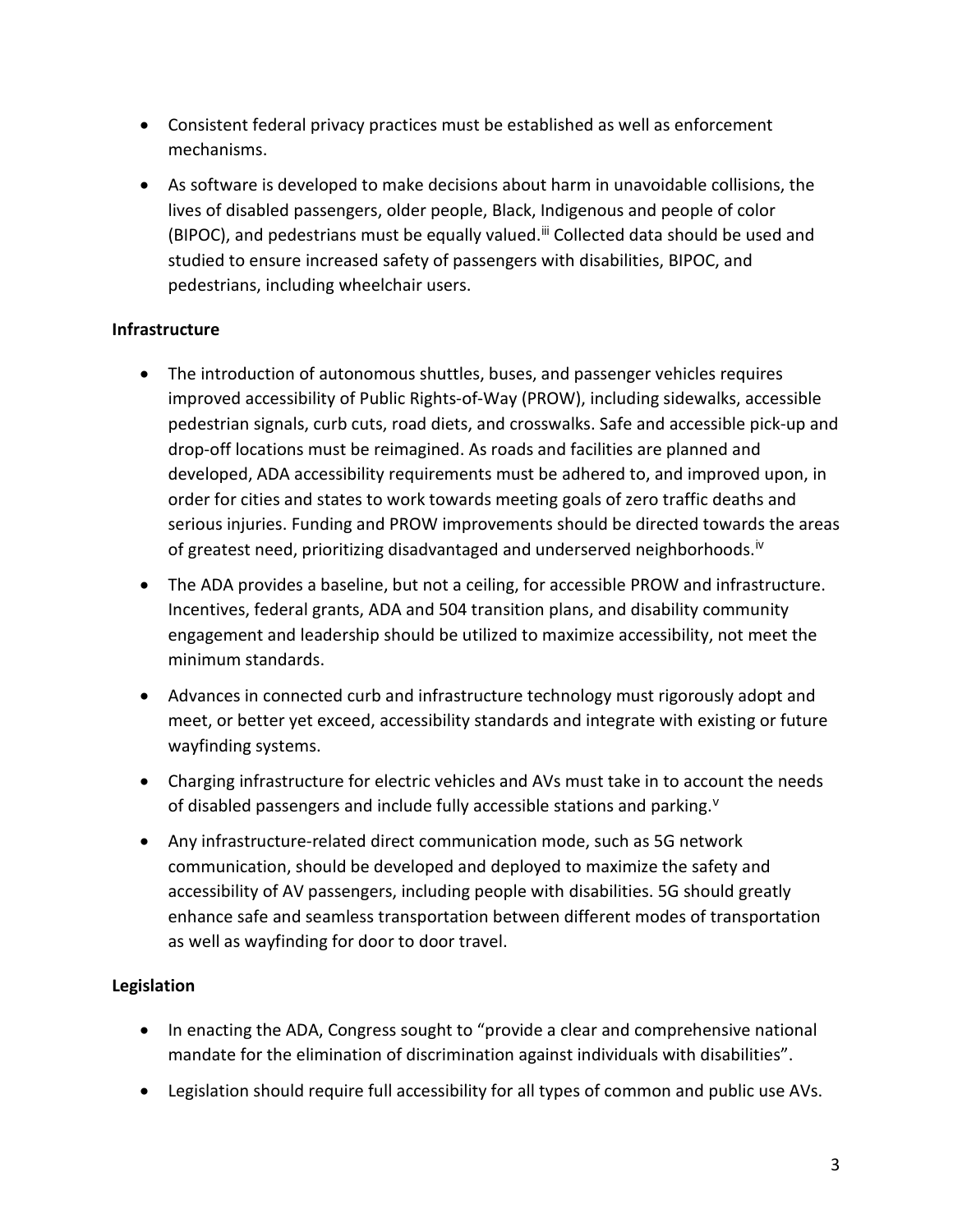- Legislation should define a process that includes engagement with manufacturers; legal and insurance industry representatives; disability, civil rights, safety and workforce advocates; the U.S. Department of Labor, and USDOT.
- A USDOT AV Advisory Committee should be established and should include an accessibility subcommittee.<sup>[vi](#page-6-5)</sup> Members should include organizations representing individuals with disabilities and seniors, and standard setting organizations. Individual representatives should include, but not be limited to, individuals who are blind and who have visual impairments; individuals who are Deaf and who have hearing loss; individuals with intellectual, cognitive, or developmental disabilities; individuals who have physical disabilities, including wheelchair users; and individuals with neurological conditions including epilepsy and seizure disorders.
- Congress should pass legislation requiring that, as a matter of civil rights, all new technology be accessible to people with disabilities. Many new technologies are inaccessible to people with vision, hearing, physical and/or other disabilities because accessibility was not considered during research and development.
- Congress should require that people with disabilities are part of the design and testing of new technologies in order to ensure the accessibility and usability of the technology.

### **Licensing and Insurance**

- There is currently a patchwork of proposed and enacted policies for the testing of autonomous vehicles – some requiring operators of Level 4 or 5 AVs to hold drivers licenses. Many individuals with disabilities who are unable to obtain a driver's license, or an unrestricted license in order to operate a traditional motor vehicle, would be able to safely operate a Level 4 or 5 AV. Regulation of AVs should consider the needs of people with disabilities and not unnecessarily restrict their use through licensing requirements.
- Legislation for AVs should prohibit discrimination on the basis of disability by states, and any other governmental authorities, in licensing and insurance.

#### **Research and Funding**

- Federal funding for the research or development of AV technology should require all resulting products be fully accessible for people with disabilities.
- Congress should increase funding to USDOT's ATTRI program, the Intelligent Transportation Systems' Joint Program Office, and the FTA to promote research and development of accessible AV technology.
- Congress should increase funding for the Federal Transit Administration to ensure its technical assistance and training are available to promote the availability and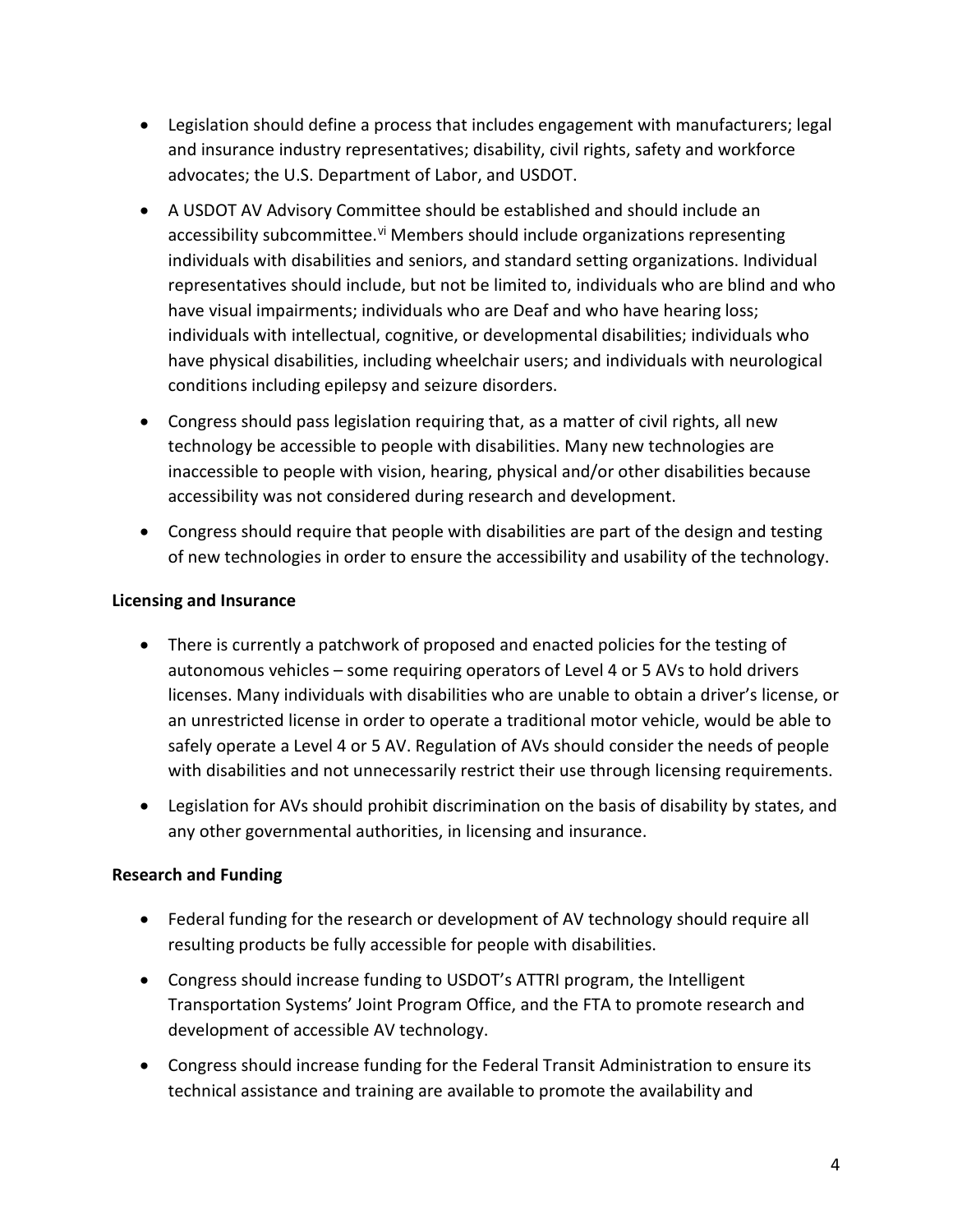accessibility of AV transportation options for older adults, people with disabilities, and caregivers.

- Congress should increase funding for NHTSA to ensure robust accessible vehicle standards and testing are developed for the safety of passengers and pedestrians with disabilities, including wheelchair users who remain in the vehicle. Funding should be provided for adequate FTEs who have expertise in accessibility and engineering.
- Congress should increase funding for the U.S. Access Board to ensure robust standards are developed for the safety and accessibility of disabled passengers and pedestrians, including wheelchair users who remain in their wheelchairs in the vehicle.
- Research should be conducted into how AVs could affect transportation and land-use patterns, congestion, pollution, road safety and public transit, members of low-income, indigenous, and disability communities, and communities of color. Results should be shared with Congress and the public and guide future USDOT AV efforts.
- Research should be conducted into whether a transportation provider employee should be present to assist passengers when needed on all public vehicles without a driver. Disability, senior and civil rights advocates should be consulted. This and similar research could be conducted through the Transit Cooperative Research Program.

### **Resiliency, Regulation, Equivalent and Integrated Service**

- The ADA and Title VI of the Civil Rights Act and Executive Order 12898 provide essential protections against discrimination and provide a roadmap for ensuring access to public transit.
- Exemptions should not be granted for development and testing of any AV vehicles that could be utilized for transit, paratransit, microtransit, first mile/last mile or circulator service that are not equitable and fully accessible.
- Equivalent, integrated service must be the standard in transit, versus tiered service that would lead to segregation and lower quality service for wheelchair users and those who depend on transit. Without equivalent service, those most in need will routinely be left without transportation, especially during emergencies when traditional fixed route or rail breaks down or needs repair, or in times of inclement weather. Compliance with the ADA and Title VI is necessary for a truly resilient transit system.
- USDOT should update its 2016 Dear Colleague letter on Shared Mobility. The letter reminded agencies partnering with transportation network companies and other private entities that they have an obligation to ensure equity and access. The updated guidance should direct agencies to adhere to their obligation and include partnerships with AV service providers. Vil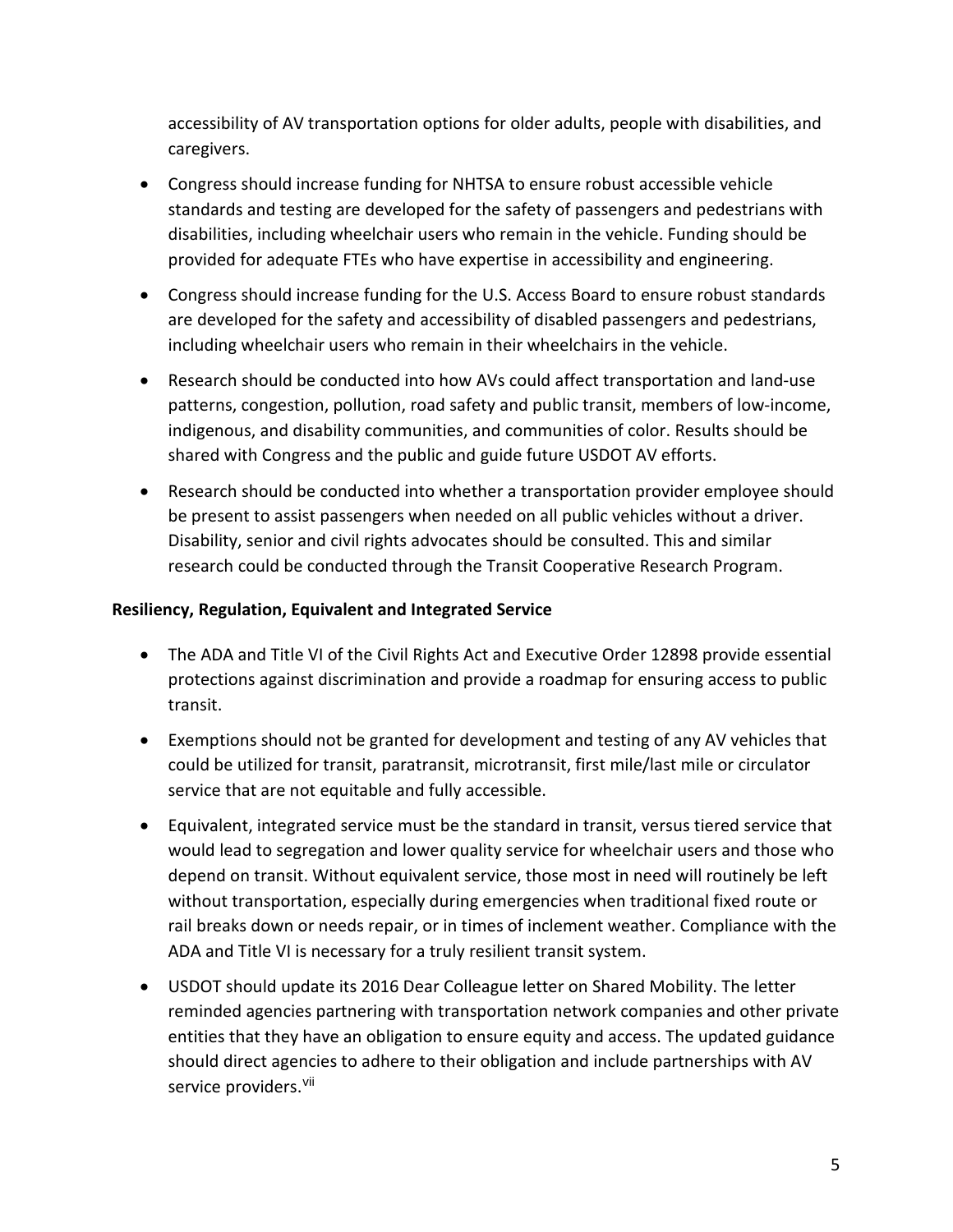#### **Safety**

- AV standards should ensure adequate safety and crashworthiness for all people with disabilities, including wheelchair users who remain in their wheelchairs in the vehicle.
- A redundant accessible communications system to report emergencies, and ensure timely response and safe extraction from the vehicle, should be required.
- AV standards should require automated driving systems (ADS) to be able to identify all road users, including people of all complexions, races and ethnicities, and people who use canes and service animals, wheelchairs and other assistive devices.<sup>[viii](#page-6-7)</sup>

#### **Workforce**

- Federally-funded programs and plans to develop and train the AV workforce should include workers with disabilities.
- Public sector agencies at federal, state and local levels must develop recruitment and human resource programs to attract, train and retain employees with disabilities across the workforce.

With these principles adhered to, and recommendations adopted, AVs can deliver on the promise of safer mobility and opportunity for all.

### *Signatories*

Access Ready American Academy of Physical Medicine and Rehabilitation American Council of the Blind American Foundation for the Blind American Therapeutic Recreation Association Association of Assistive Technology Act Programs Autistic Self Advocacy Network Autistic Women & Nonbinary Network (AWN) Disability Rights Education and Defense Fund Easterseals Epilepsy Foundation Muscular Dystrophy Association National Association of Councils on Developmental Disabilities National Disability Rights Network Paralyzed Veterans of America Perkins School for the Blind TDI